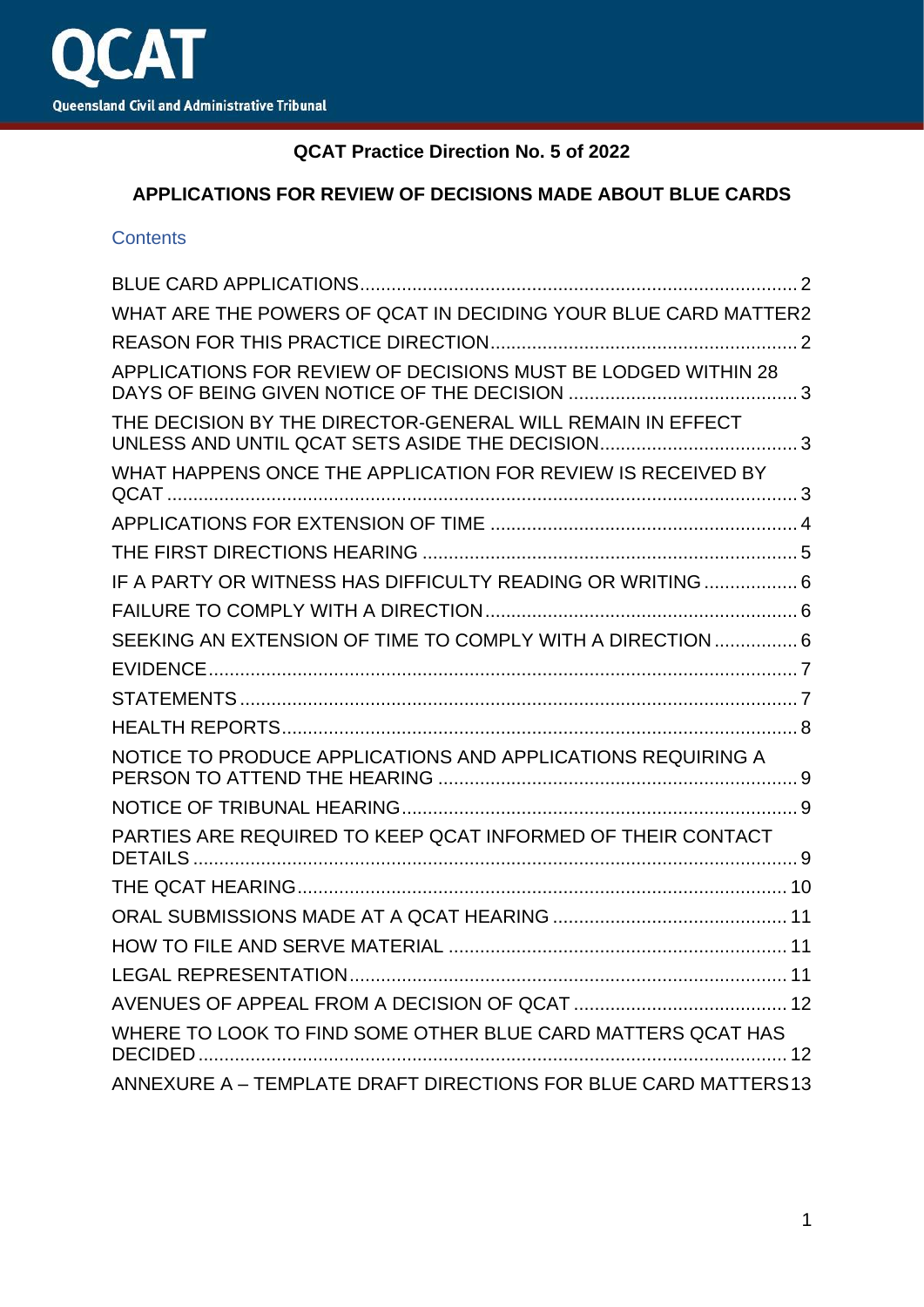

# <span id="page-1-0"></span>BLUE CARD APPLICATIONS

- 1. "Blue card matters" are matters where a person applies to QCAT to review a blue card decision by the Director-General, Department of Justice and Attorney-General ("the Director-General"), made under the *Working with Children (Risk Management and Screening) Act* 2000 (Qld) ("the WWC Act"). The most common type of decisions reviewed by QCAT are decisions by the Director-General to issue a negative notice.<sup>1</sup>
- 2. In reviewing these decisions, the legislation states that the QCAT decision maker must work on the principle that the welfare and best interests of a child are paramount.
- 3. The QCAT decision maker needs to come to the correct and preferable decision on the matter.

## <span id="page-1-1"></span>WHAT ARE THE POWERS OF QCAT IN DECIDING YOUR BLUE CARD MATTER

- 4. In relation to review of a decision to issue a negative notice, once QCAT has heard the matter, QCAT can:
	- a) confirm the decision to issue a negative notice; or
	- b) set aside the decision to issue a negative notice and substitute that decision with a decision to issue a positive notice; or
	- c) set aside the decision to issue a negative notice and send the matter back to the Director-General to reconsider the decision, together with any directions QCAT considers appropriate.
- 5. By far the most common types of orders are (a) and (b).

#### <span id="page-1-2"></span>REASON FOR THIS PRACTICE DIRECTION

- 6. This practice direction contains:
	- a) information that will assist the parties in understanding the process; and
	- b) provide directions to the parties about some of the things they must do.
- 7. Compulsory conferences will only proceed in blue card matters where QCAT forms the view that it is desirable to do so. This might occur, for example, where QCAT forms the view that there is a realistic possibility that a compulsory conference might result in resolution of the matter, or a meaningful narrowing of issues, or where a compulsory conference might be a better way to help a particular applicant to understand QCAT processes. QCAT might come to that

<sup>&</sup>lt;sup>1</sup> As to the decisions that might be reviewed by QCAT, see sections 353 and 354 of the WWC Act.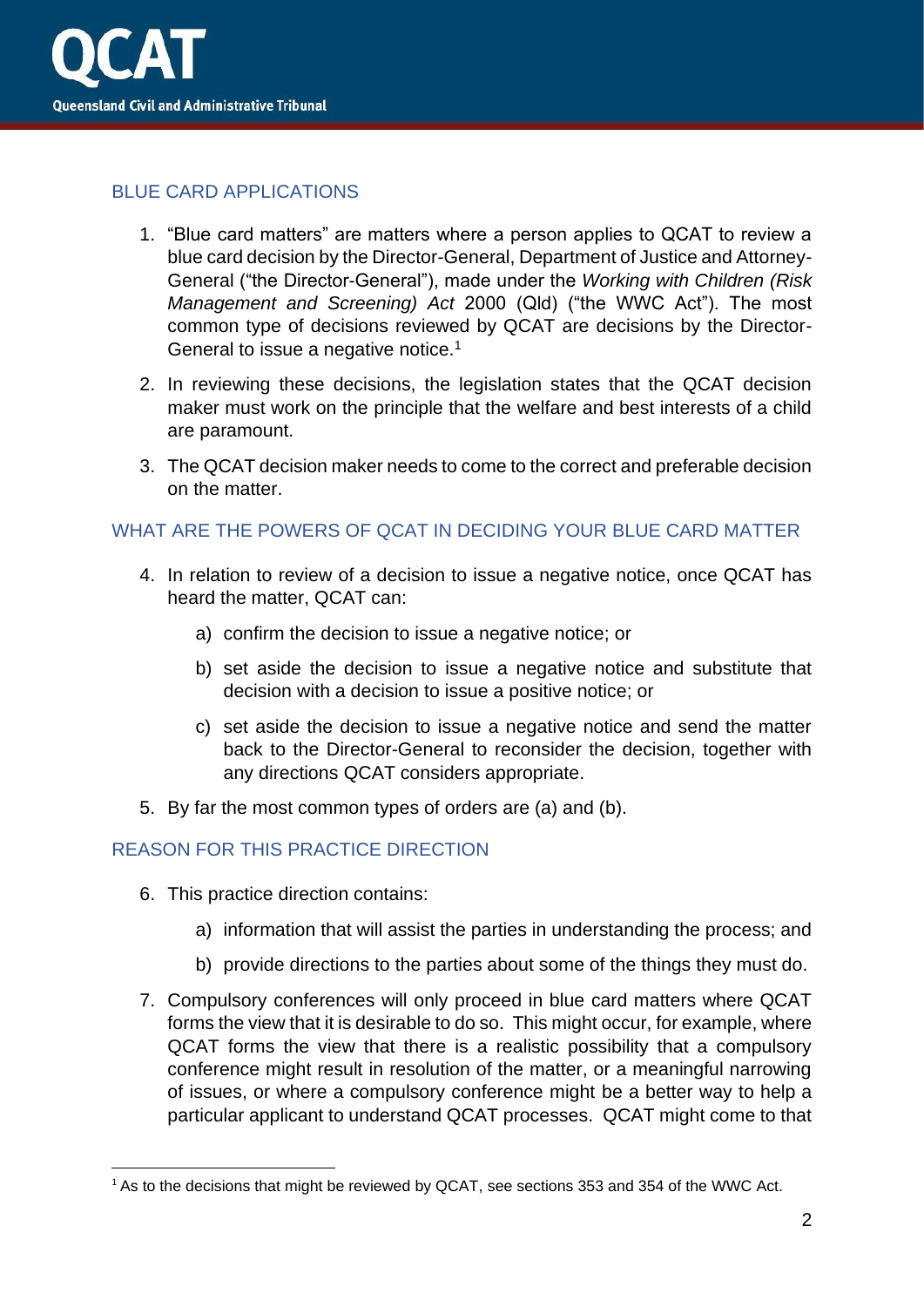

view by itself, or after being asked by a party to consider ordering a compulsory conference.

- 8. A directions hearing will be held in blue card matters at an early stage of the process. During a directions hearing, the QCAT decision maker will seek to ensure applicants and respondents are informed of their obligations and responsibilities in progressing the matter to finalisation.
- 9. It is envisaged that at the initial directions hearing, QCAT will make directions through to the final hearing. This will assist the parties to know and understand:
	- a) the steps they must undertake and the timeframes for those steps to be completed; and
	- b) when their final hearing will be.

## <span id="page-2-0"></span>APPLICATIONS FOR REVIEW OF DECISIONS MUST BE LODGED WITHIN 28 DAYS OF BEING GIVEN NOTICE OF THE DECISION

- 10.A person **must** lodge an application to QCAT if they want to review the decision of the Director-General to issue a negative notice or any other reviewable decision.
- 11.To apply to QCAT to review the decision, the person ("the applicant") needs to lodge a Form 23 – ["Application to review a decision."](https://www.qcat.qld.gov.au/__data/assets/pdf_file/0008/101006/form-23-app-review-decision.pdf)
- 12.The Form 23 **must** be lodged within 28 days after you were given notice of the decision.

#### <span id="page-2-1"></span>THE DECISION BY THE DIRECTOR-GENERAL WILL REMAIN IN EFFECT UNLESS AND UNTIL QCAT SETS ASIDE THE DECISION

- 13.QCAT cannot stay, that is, cannot suspend, the decision of the Director-General to issue a negative notice while your matter is at QCAT.
- 14.That decision will remain in place unless and until QCAT sets aside the decision.
- 15.If QCAT sets aside the decision, then QCAT will advise the parties. The law provides that QCAT's decision does not take effect until after the appeal period for the decision has ended, that is, 28 days from the date of the decision, or, if there is an appeal, until the appeal is withdrawn or decided.

#### <span id="page-2-2"></span>WHAT HAPPENS ONCE THE APPLICATION FOR REVIEW IS RECEIVED BY QCAT

16.QCAT will serve a copy of the application to review on the Director-General. The Director-General is then known as "the respondent".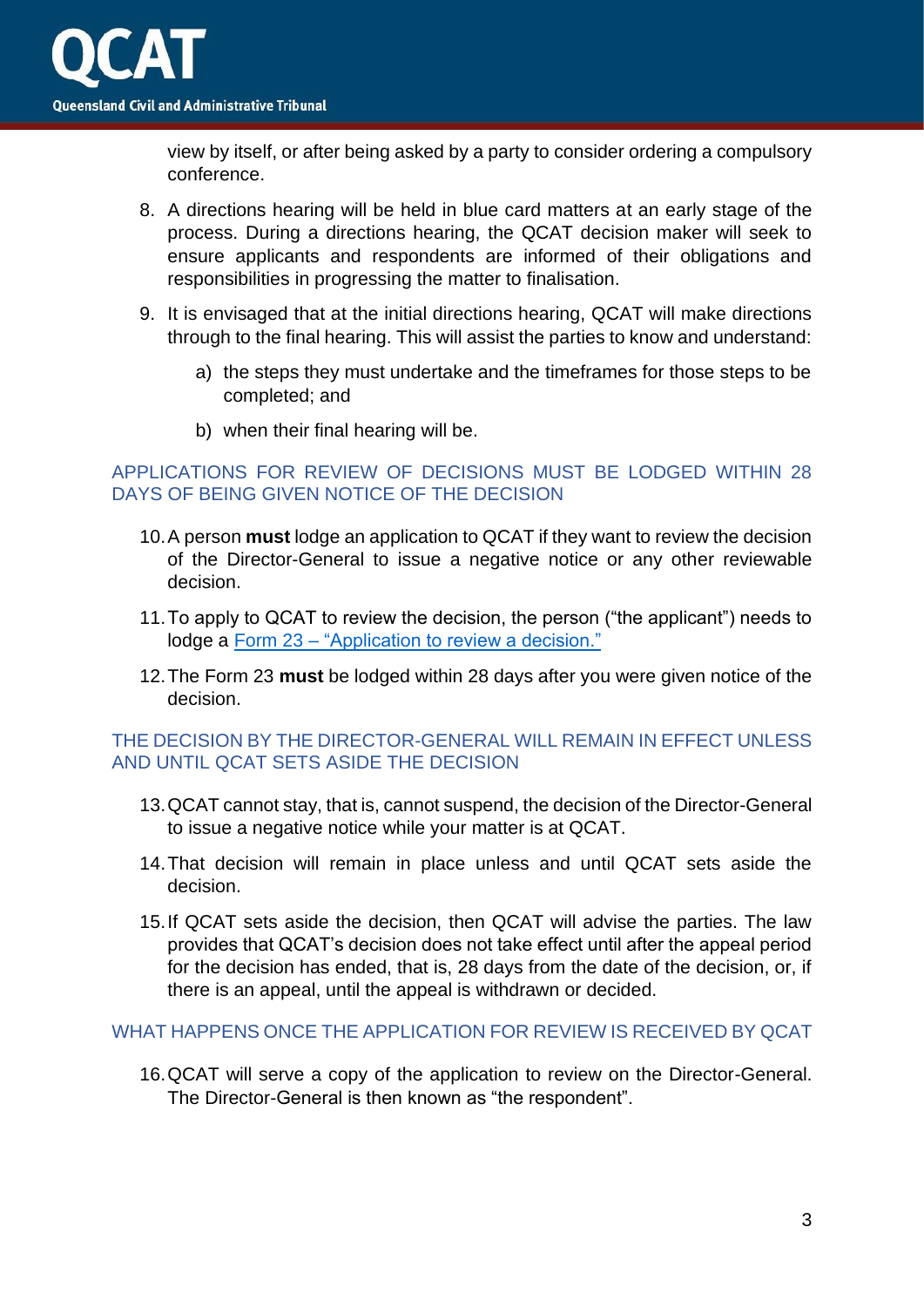

- 17.Once served with an application, the respondent must provide QCAT and the applicant with the following documents (the "section 21 of the QCAT Act documents") within 28 days:<sup>2</sup>
	- a) a written statement of reasons; and
	- b) an indexed and page numbered bundle in date or other logical order of the documents and other material in its possession or under its control that may be relevant to the review of the decision.

## <span id="page-3-0"></span>APPLICATIONS FOR EXTENSION OF TIME

- 18.If the applicant does not lodge their application in QCAT within time, that is, within 28 days of being given notice of the decision, and they still want to apply to QCAT to review their decision, then they need, as soon as possible:
	- a) to lodge their application to review their decision (that is, the Form 23);

#### **AND**

- b) at the same time, lodge a Form 42 ["Application to extend or shorten a](https://www.qcat.qld.gov.au/__data/assets/pdf_file/0019/101089/form-42-app-extend-shorten-time-limit.pdf)  [time limit or for waiver of compliance with procedural requirement."](https://www.qcat.qld.gov.au/__data/assets/pdf_file/0019/101089/form-42-app-extend-shorten-time-limit.pdf)
- 19.QCAT can only grant an extension of time if it is satisfied there is a reasonable excuse for delay. If there is no reasonable excuse for delay, then the application for extension of time will be refused, and the application to review will not be accepted.
- 20.Form 42 requires the applicant to outline the type of order sought. If an applicant is seeking an extension of time, then the applicant should write: "an order extending the time to lodge the application to review a blue card decision."
- 21.Form 42 also asks the applicant to list the reasons for the application. This is where the applicant needs to set out the reasonable excuse relied on for not lodging the Form 23 application to review the decision within 28 days, and why the applicant submits that QCAT should make an order extending time.
- 22.Applications for extensions of time will usually be determined "on the papers", that is, by the QCAT decision maker, in the absence of the parties, relying only on the written material which the parties have provided, rather than requiring the parties to attend at a hearing and make oral argument. This is one reason as to why it is important that when a person files a Form 42 applying to extend time, the person sets out, in full, why they did not file the Form 23 application within 28 days, and why QCAT should make an order extending time, attaching any evidence or material they want to rely upon.

<sup>2</sup> Section 21(2) of the *Queensland Civil and Administrative Tribunal Act* 2009 (Qld) (QCAT Act) which sets out the obligation, at law, to provide these documents to the Tribunal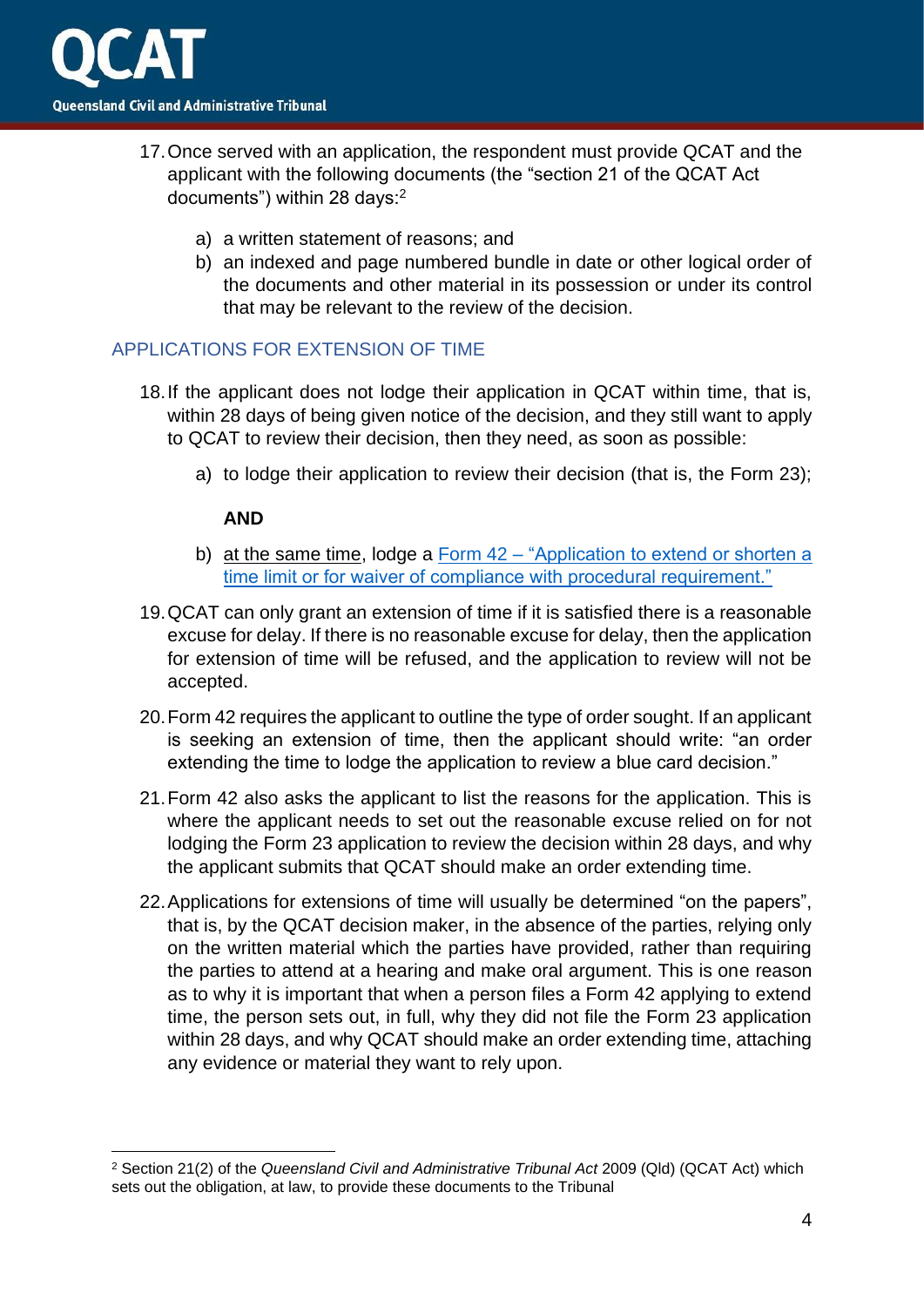

- 23.After the Form 42 is filed, QCAT will provide a copy of the Form 42 (and attachments, if any) and the Form 23 (and attachments, if any) to the respondent.
- 24.The respondent **must** then, within 14 days of receiving this material, file any submissions in reply to the application to extend time, together with any evidence or material relied upon.
- 25.Sometimes, when considering the Form 42, the QCAT decision maker will consider it appropriate to issue further directions (for example, a direction to the applicant to file any further material, evidence and/or submissions in reply to the respondent's material, evidence and/or submissions). Alternatively, the QCAT decision maker may consider it more appropriate to determine the application to extend time at an oral hearing. If that is the case, QCAT will notify the parties of the time and place for that oral hearing.

#### <span id="page-4-0"></span>THE FIRST DIRECTIONS HEARING

- 26.Each application which is filed within time, or where an extension of time has been granted, will be listed for a directions hearing before a QCAT decision maker ("the first directions hearing").
- 27.The first directions hearing is designed to reduce the overall time of litigation for the parties in these matters and to ensure that all parties understand the steps that they must go through prior to the hearing date.
- 28.At the directions hearing:
	- a) the QCAT decision maker will make the directions necessary to progress the proceeding to a final hearing, so far as is practicable; and
	- b) the QCAT decision maker will ask the parties for their opinion as to how long they think the final hearing may take and as to the appropriate mode of hearing (that is, in person or by remote hearing).
- 29.The first directions hearing will take place as soon as practicable after QCAT has served the application on the respondent, but no earlier than 8 weeks after this has occurred. This gap of at least 8 weeks is to ensure that the respondent has had sufficient time to:
	- a) file and provide to QCAT and the applicant, the written statement of reasons, and the section 21 of the QCAT Act documents, within 28 days of receiving a copy of the application, as is required by law; and
	- b) provide all parties the opportunity to read and consider those documents before the first directions hearing.
- 30.It is very important that both parties participate in the directions hearing. Both parties **must** attend the directions hearing: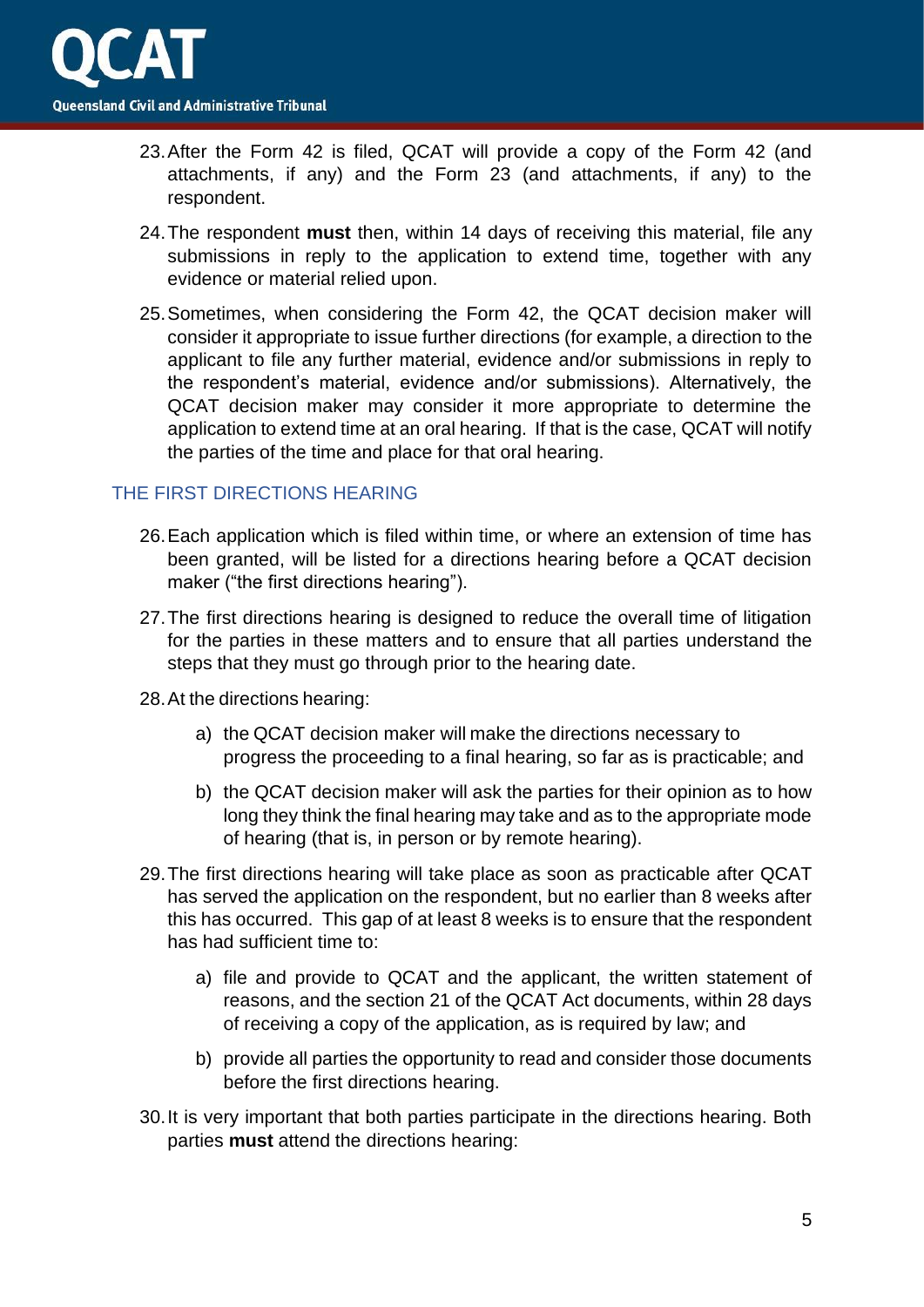

- a) having considered the type of evidence in which they wish to rely upon at the hearing;
- b) ready to give an estimate of the length and mode of hearing; and
- c) when they and any witnesses are available to take part in a hearing.
- 31.Wherever possible, at the first directions hearing the QCAT decision maker will allocate the date for final hearing.
- 32.On average, final hearings take approximately 1 day; but sometimes the final hearings can be longer or shorter. It is important for QCAT to know how long the parties think the final hearing might take to ensure this is taken into account when scheduling the hearing.
- 33.**Annexure A** to this Practice Direction is a set of template directions which are intended to generally apply; however, the QCAT decision maker retains full discretion to amend, supplement or reduce those directions as appropriate in each matter.

### <span id="page-5-0"></span>IF A PARTY OR WITNESS HAS DIFFICULTY READING OR WRITING

34.If a party has difficulty reading or writing, or a witness the party wishes to call has difficulty reading or writing, then the party should raise this with the QCAT decision maker at the first directions hearing so that possible alternatives to written evidence from that party / witness can be discussed.

#### <span id="page-5-1"></span>FAILURE TO COMPLY WITH A DIRECTION

35.If a party fails to comply with a direction for filing material or submissions, the matter may be determined without that material or submissions. As a consequence, if the party failing to file is the applicant, it is possible that the application will be dismissed.

## <span id="page-5-2"></span>SEEKING AN EXTENSION OF TIME TO COMPLY WITH A DIRECTION

- 36.It is very important that all parties do their very best to comply with directions issued by QCAT.
- 37.However, it is acknowledged, that sometimes compliance becomes impossible for some unforeseen reason, and that sometimes a party will need to apply to extend time.
- 38.The QCAT decision maker may, where appropriate, extend the time for a reasonable period. This can be done with or without reference to the other party, depending on the overall circumstances.
- 39.In extending time, the QCAT decision maker may also extend the time for the other party to comply with a subsequent direction.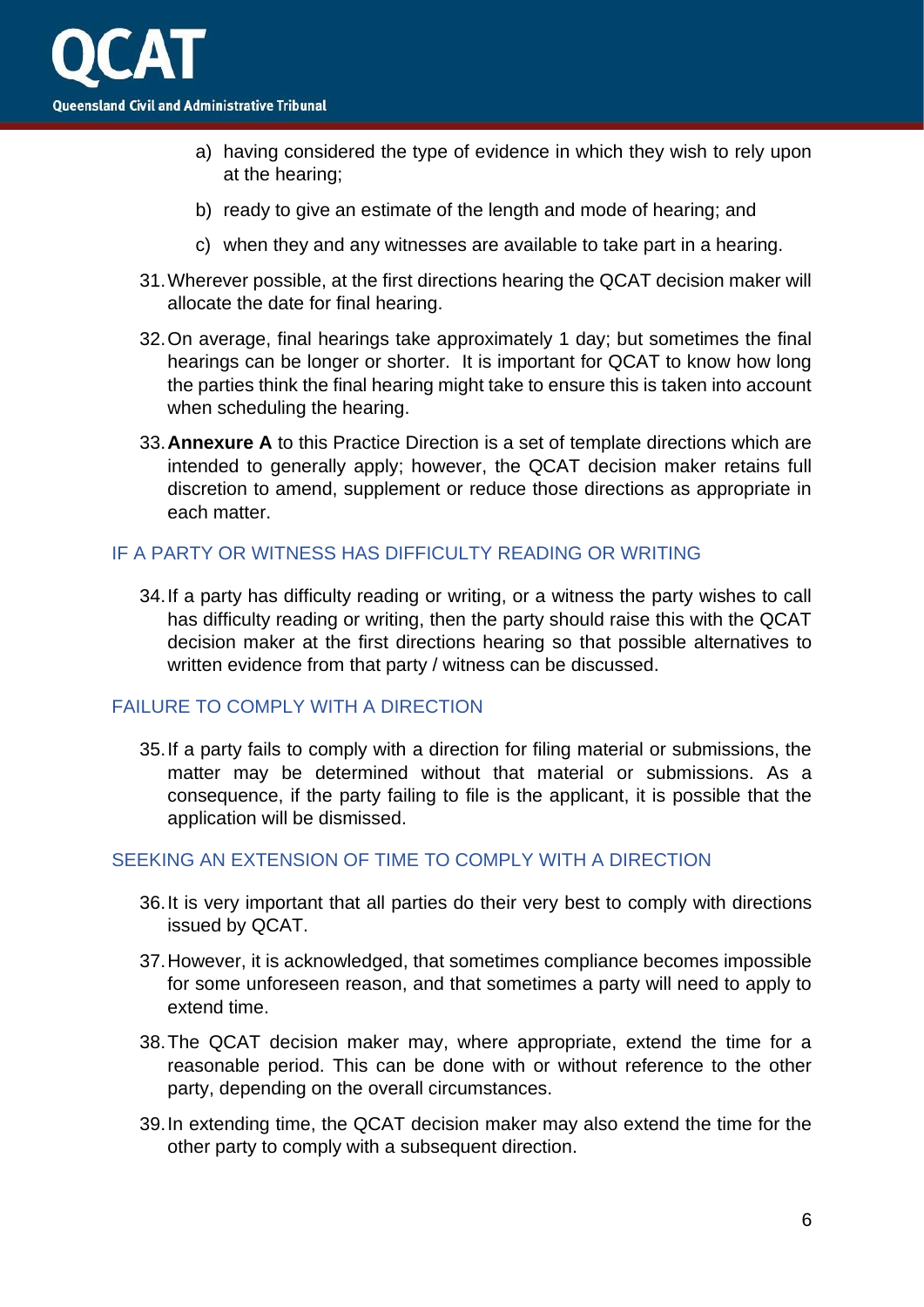

- 40.The QCAT decision maker will also consider (but is not limited to) if granting the extension of time will put the hearing date at risk of not being able to proceed.
- 41.Where a party seeks an extension of time to comply with a direction made by QCAT, the request for extension should be made before the relevant step falls due. You can seek an extension of time by filing a Form 42 – ["Application to](https://www.qcat.qld.gov.au/__data/assets/pdf_file/0019/101089/form-42-app-extend-shorten-time-limit.pdf)  [extend or shorten a time limit or for waiver of compliance with procedural](https://www.qcat.qld.gov.au/__data/assets/pdf_file/0019/101089/form-42-app-extend-shorten-time-limit.pdf)  [requirement."](https://www.qcat.qld.gov.au/__data/assets/pdf_file/0019/101089/form-42-app-extend-shorten-time-limit.pdf)
- 42.Even though you may apply for an extension of time to comply with a direction, you cannot assume it will automatically be granted. The QCAT decision maker must consider all of the material supporting the application as well as any response from the other party, and then determine the outcome of the request.

#### <span id="page-6-0"></span>**EVIDENCE**

- 43.Evidence describes, explains, demonstrates or supports a party's claims about what is the correct and preferable decision that the QCAT decision maker should make at the conclusion of the hearing.
- 44.Evidence can be given orally or in writing and if required, under oath/affirmation or by affidavit. Usually, parties will be directed to provide the evidence of their own witness/es in writing (see paragraphs 46 to 51 below).
- 45.Some examples of evidence are (this is not an exhaustive list):
	- a) a written statement (see paragraphs 46 to 51 below) by a person in which the person sets out what they want to say about the matter; or
	- b) a document that is a record of an event, for example, a certificate or diploma; or
	- c) a document that is proof of an event, such as a photograph; or
	- d) a document that accurately and factually demonstrates or supports something explained in a statement, such as a plan or a map; or
	- e) an expert report from, for example, a doctor or a psychologist.

#### <span id="page-6-1"></span>**STATEMENTS**

- 46.A witness statement is the evidence of the witness, reduced to writing, prepared prior to the QCAT hearing.
- 47.As stated above at paragraph 44, the applicant will usually be directed to provide statements from themselves and for any other witnesses on which they intend to rely upon to support their case.
- 48.The preparation of statements is a very important part of the applicant's preparation for a hearing. The evidence of each witness needs to be set out in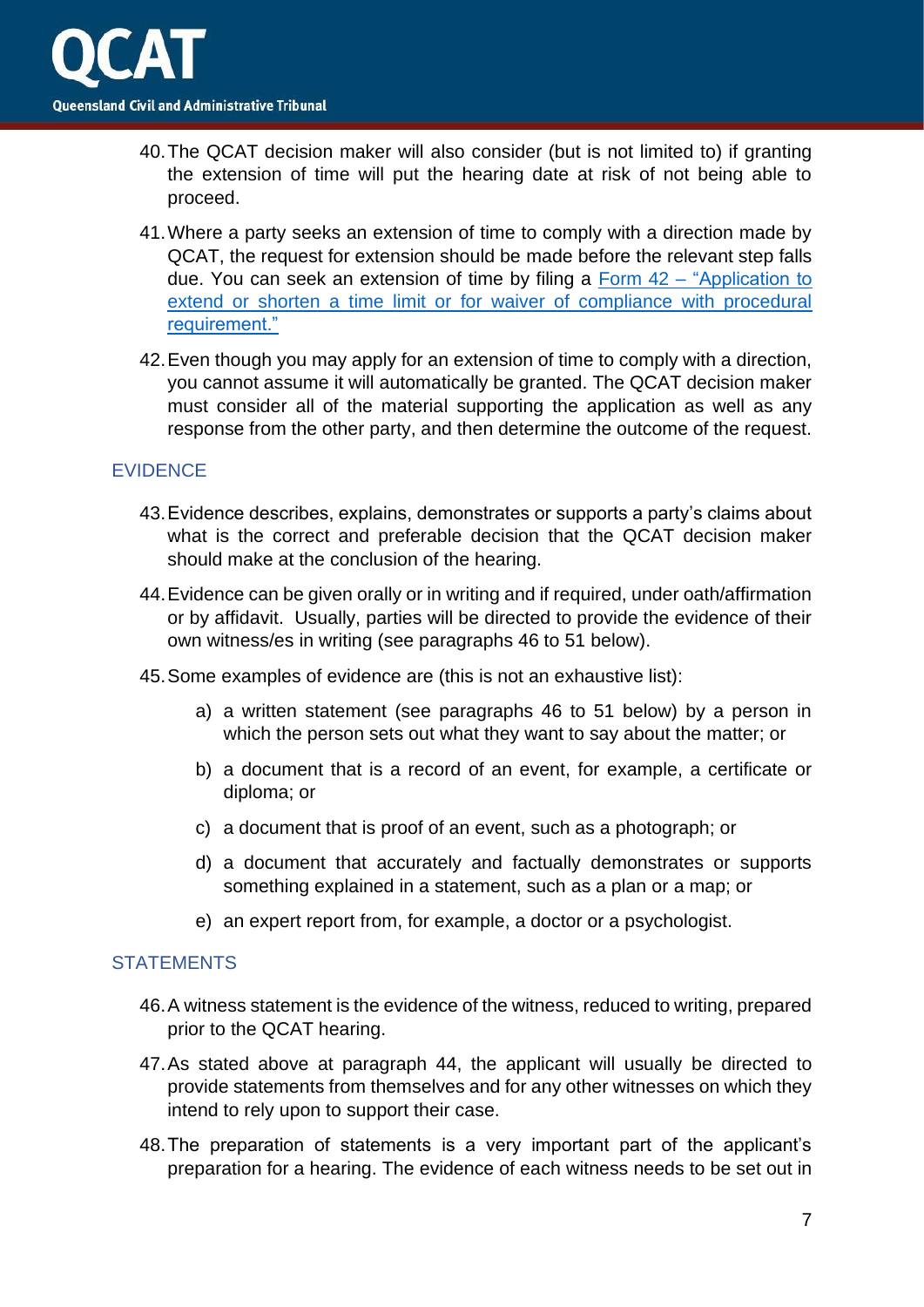

detail in the statements, as the QCAT decision maker can, where appropriate, refuse to allow a party to present evidence at the hearing which is not contained in their statements.

- 49.A witness statement **must** be signed.
- 50.It is generally expected that any witnesses whose evidence is intended to be relied upon by a party can be cross-examined by the other party. However, whether a party chooses to seek to cross-examine a witness is a decision for them. The directions issued at the directions hearing will set out the date by which a party **must** inform the other party, and QCAT, whether they wish to cross-examine any particular witness or witnesses of the other party.
- 51.QCAT's website contains an information sheet on the preparation of statements. A sample template is also available on QCAT's website at [https://www.qcat.qld.gov.au/going-to-the-tribunal/preparing-statements.](https://www.qcat.qld.gov.au/going-to-the-tribunal/preparing-statements)

## <span id="page-7-0"></span>HEALTH REPORTS

- 52.From time to time, applicants may wish to provide a health report from a psychologist, psychiatrist, or other practitioner.
- 53.To ensure the report writer is in a position to know the concerns which the Director-General had in making the decision to issue a negative notice, the applicant must provide that health practitioner with a copy of the statement of reasons from Blue Card Services.
- 54.It is not for QCAT to dictate to a party what should or should not be included in a health report. Provided the material in the health report is relevant, it is a matter for the party to decide what should or should not be included. Having said that, some matters which the QCAT decision maker may find of assistance in determining whether to confirm or set aside the negative notice include:
	- a) the extent to which the applicant has insight into any offending behaviour, alleged offending behaviour and/or child-care related behaviour, and its impact on society, the victim(s) and any children who might be associated with the applicant;
	- b) what risk factors, or triggers, if any, continue to be present which could contribute to a risk of any further offending behaviour, alleged offending behaviour, or child-care related behaviour;
	- c) what protective factors, if any, are present to reduce the risk of any further offending behaviour or alleged offending behaviour or child-care related behaviour; and
	- d) what preventative strategies, if any, does the applicant use to reduce the risk of any further offending behaviour or alleged offending behaviour or child-care related behaviour.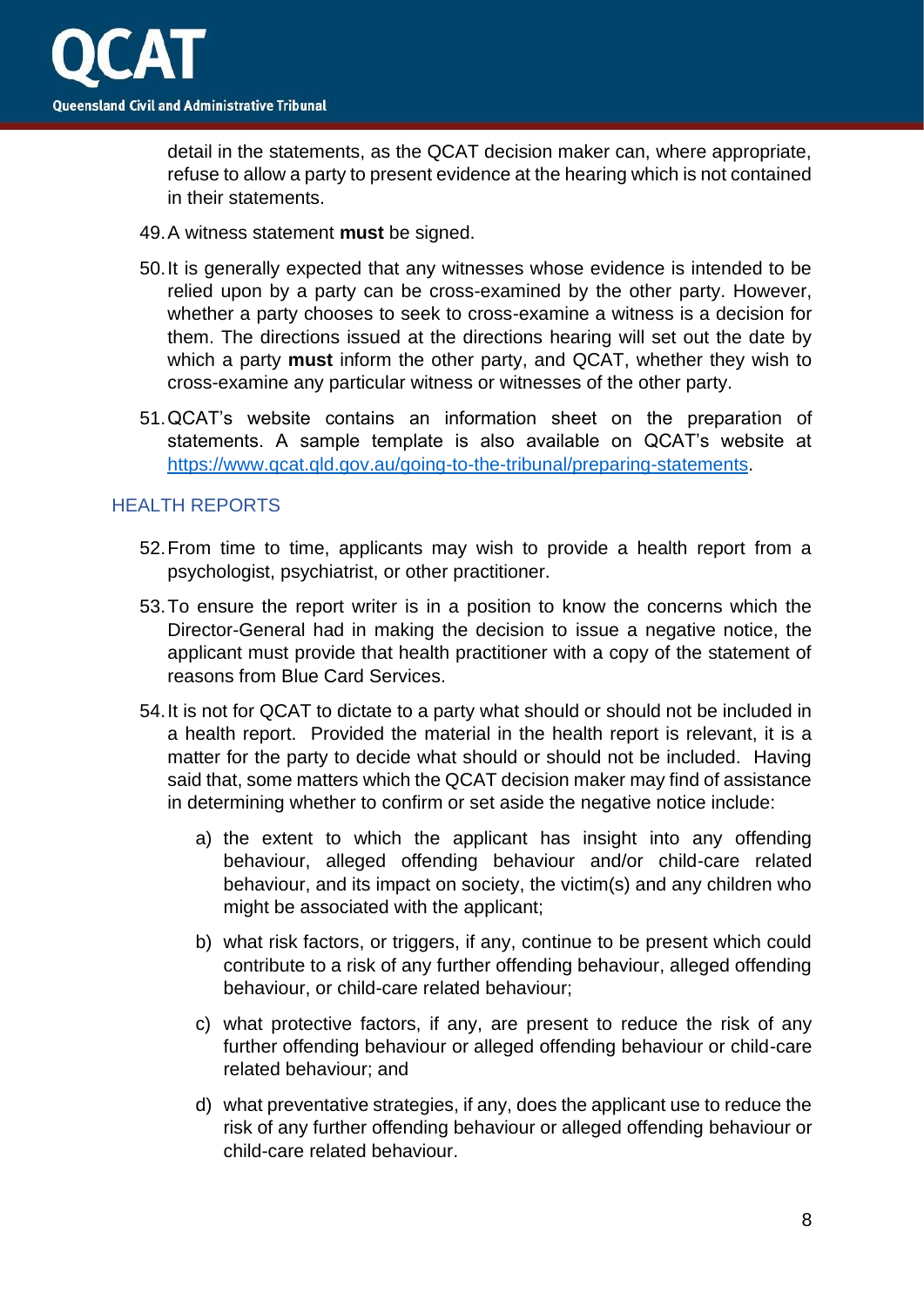## <span id="page-8-0"></span>NOTICE TO PRODUCE APPLICATIONS AND APPLICATIONS REQUIRING A PERSON TO ATTEND THE HEARING

- 55.Sometimes parties may want to obtain documents from third parties or seek to have a person attend the hearing to give evidence. When that happens, the party must make an application setting out what it is that they seek.
- 56.If a person is willing to attend or produce a document to a party, usually the party does not need to apply to QCAT for an order.
- 57.To apply to QCAT for an order, applicants and respondents must file at QCAT a Form 38 – ["Hearing Notice: application for notice requiring witness to attend](https://www.qcat.qld.gov.au/__data/assets/pdf_file/0015/101085/form-38-app-for-witness-to-attend.pdf)  [a hearing or produce document/thing at hearing".](https://www.qcat.qld.gov.au/__data/assets/pdf_file/0015/101085/form-38-app-for-witness-to-attend.pdf) A notice to produce application **must** be filed no later than 7 days after the first directions hearing in the matter.
- 58.Common examples of the types of material requested via a notice to produce application are material from the Department of Children, Youth Justice and Multicultural Affairs; court information about the outcome of charges or convictions; police information; and information from the Department of Corrective Services. Other types of information from third parties may be sought depending on the nature of the case.
- 59.Only QCAT can order a person to attend a hearing or to produce documents by issuing an attendance notice. QCAT may charge a fee for this service. However, you cannot assume it will automatically be granted. The decision about whether to grant such an application and in what form it is granted is a decision for the QCAT decision maker in the exercise of their independent judicial function.

#### <span id="page-8-1"></span>NOTICE OF TRIBUNAL HEARING

- 60.The directions made at the directions hearing that list the date for a QCAT hearing **will serve as the required provision of notice for the tribunal hearing.**<sup>3</sup>
- 61.The parties **must** ensure they read all directions that are made in the matter and ensure they record the hearing date in their own records, and appear at that hearing date at the time specified (which will commonly be at 9.30 am).

# <span id="page-8-2"></span>PARTIES ARE REQUIRED TO KEEP QCAT INFORMED OF THEIR CONTACT DETAILS

62.At the first directions hearing both parties will be required to confirm their correct email addresses and contact details.

<sup>3</sup> Section 92 of the QCAT Act.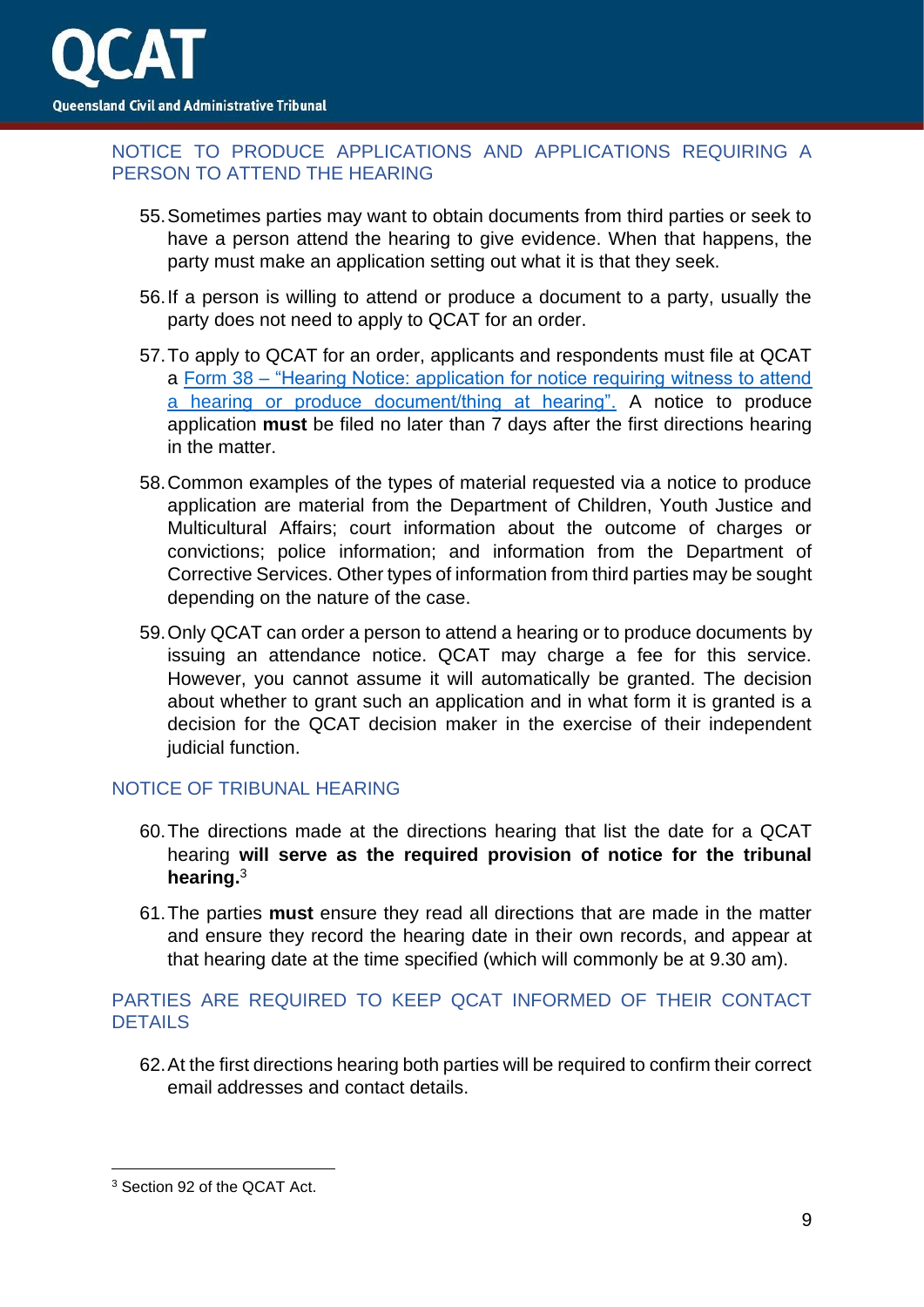- 63.Should your contact details change at any time throughout the proceedings, you must update QCAT and the other party as soon as possible.
- 64.Accuracy and currency of contact details are solely the responsibility of the applicant and the respondent individually and not a matter for QCAT to monitor.
- 65.When the parties are provided with a copy of the directions, they will also be provided with an Attendance Advice.
- 66.That Advice sets out the current telephone details that QCAT has for the party. That is the telephone number that QCAT will use to contact the party.
- 67.If the party's telephone number is different to that shown on the Attendance Advice, then the party must fill out their new telephone number on to the Attendance Advice and send it back to QCAT as early as possible, but at least 5 business days before the hearing date. The email address to send any change of contact details is: [QCATCivil@justice.qld.gov.au](mailto:QCATCivil@justice.qld.gov.au)
- 68.Late receipt of the change of contact details may mean that QCAT is not able to contact the party on the hearing date and that the matter might proceed in that party's absence.
- 69.You need to make sure that you are available to answer your telephone, and you do answer your telephone, when QCAT telephones you on the date of the directions hearing. If you do not answer the telephone, the matter might proceed in your absence.

#### <span id="page-9-0"></span>THE QCAT HEARING

- 70.At the hearing, the QCAT decision maker may allow each party to:
	- a) give evidence themselves or call a person to give evidence (however, generally, and with some exceptions) the only oral evidence is through cross-examination of the applicant's and respondent's witnesses. This is because written statements of all potential witnesses usually should have been filed at QCAT prior to the hearing and a copy given to the other party; and
	- b) question a witness.
- 71.The QCAT decision maker may also:
	- a) call a person to give evidence;
	- b) examine a witness on oath/affirmation or require a witness to give evidence by statutory declaration;
	- c) examine or question a witness to obtain information;
	- d) order a witness to answer questions relevant to the proceeding.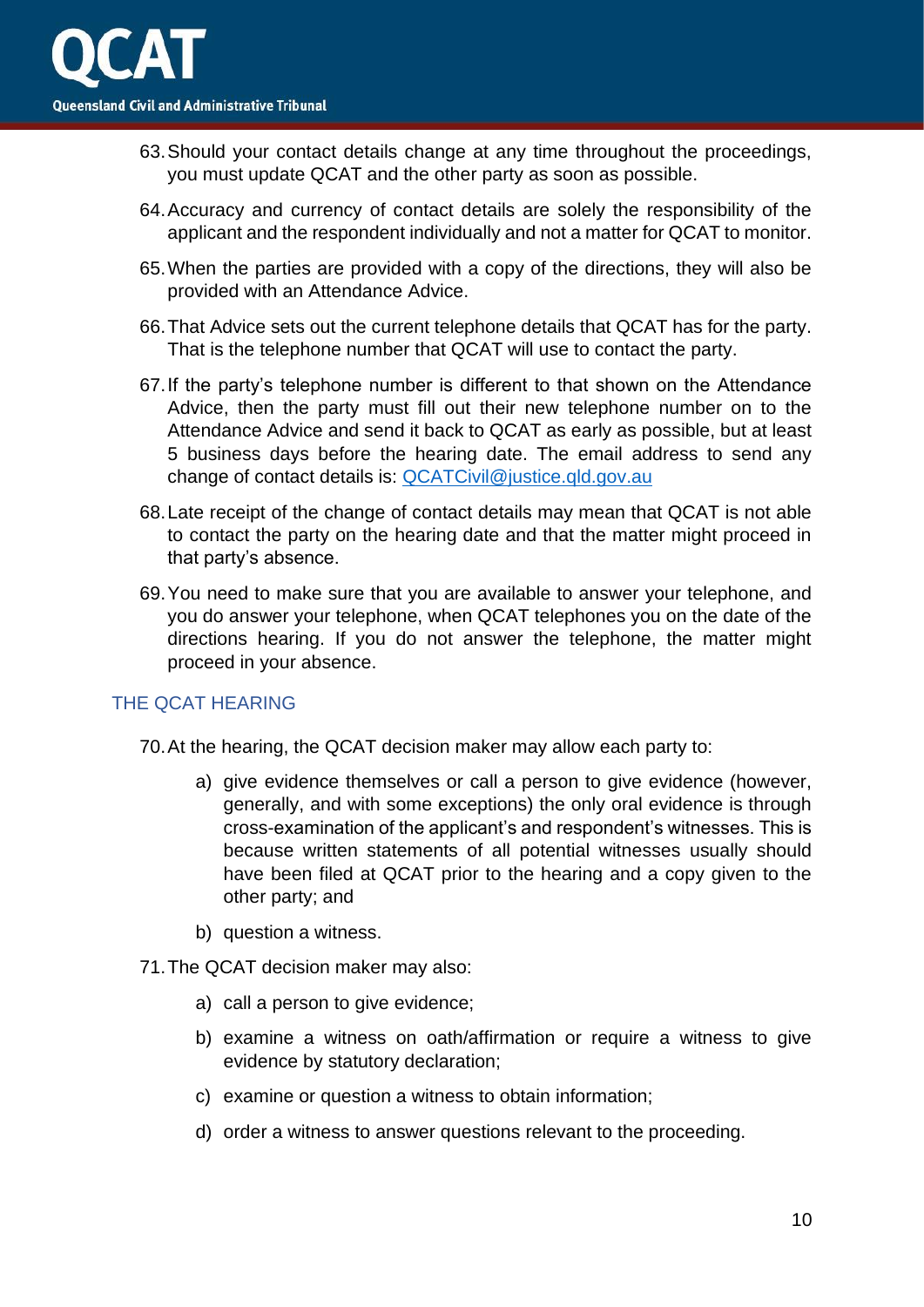72.The QCAT decision maker may place some restrictions on evidence and witnesses. For example, if sufficient information has been presented to allow a decision to be made, the QCAT decision maker may not allow the parties to present more information. In making such a decision, the QCAT decision maker will take into account fairness and justice to the parties.

# <span id="page-10-0"></span>ORAL SUBMISSIONS MADE AT A QCAT HEARING

- 73.At the QCAT hearing all parties will be given an opportunity to make oral submissions after all evidence has been given by both parties. The applicant will be given the first opportunity to do this.
- 74.The representative for Blue Card Services will make oral submissions, including as to what they consider is the correct and preferable decision having regard to the legislative framework and the evidence, including the oral evidence given at the hearing.
- 75.The applicant will then have an opportunity to make oral submissions in reply to the submissions of Blue Card Services (see [Practice Direction 3 of 2013 –](https://www.qcat.qld.gov.au/__data/assets/pdf_file/0011/182099/Practice-Direction-3-of-2013-updated-180219.pdf) [Hearings in Administrative Review Proceedings\)](https://www.qcat.qld.gov.au/__data/assets/pdf_file/0011/182099/Practice-Direction-3-of-2013-updated-180219.pdf).

# <span id="page-10-1"></span>HOW TO FILE AND SERVE MATERIAL

- 76.The preferred method of filing and service of material is via email.
- 77. The email address for the respondents is LegalAdmin@bluecard.gld.gov.au
- 78.The email filing address for QCAT for filing the initiating application and any application for an extension of time is [EnquiriesQCAT@justice.qld.gov.au](mailto:EnquiriesQCAT@justice.qld.gov.au)
- 79.The email address for all material filed after the initial application is [QCATCivil@justice.qld.gov.au](mailto:QCATCivil@justice.qld.gov.au)
- 80.If the applicant does not have an email address, then service on the applicant is to be by the next most efficient means; for example, by post.
- 81.Parties are advised that it can take several days between when a document is emailed to QCAT, and when it makes its way to the QCAT file. Therefore, parties should ensure they provide any material they are filing **at least 5 business days in advance**, and in accordance with the dates directed in the directions issued by QCAT.

# <span id="page-10-2"></span>LEGAL REPRESENTATION

82.With limited exceptions, generally the parties will be required to obtain leave if they wish to be legally represented.<sup>4</sup> Relevant factors for the granting of leave include:

<sup>4</sup> Section 44 of the QCAT Act.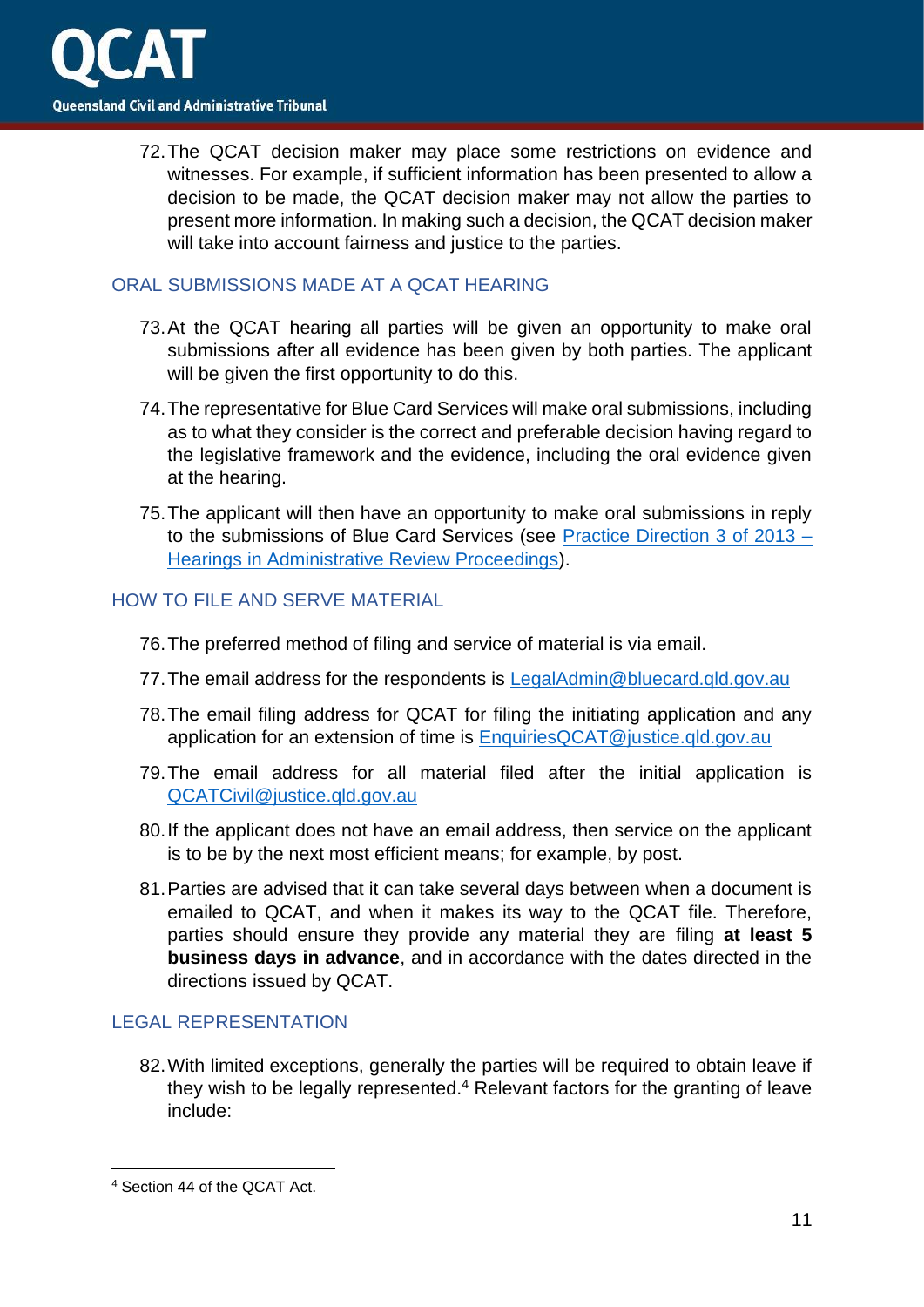

- a) the party is a State agency;
- b) the proceeding is likely to involve complex questions of fact or law;
- c) another party to the proceeding is represented in the proceeding; or
- d) all of the parties have agreed to the party being represented in the proceeding.
- 83.Issues relating to leave for legal representation will be canvassed at the directions hearing, and the parties can generally expect a decision on leave for legal representation to be made at the directions hearing.

#### <span id="page-11-0"></span>AVENUES OF APPEAL FROM A DECISION OF QCAT

- 84.There are avenues of appeal from a decision of QCAT.
- 85.The first is to the Queensland Civil and Administrative Tribunal Appeals Tribunal (QCATA).
- 86.The second avenue which is available to you is after a decision is made by the QCATA, is to appeal the QCATA decision to the Court of Appeal (and, in some cases, only with leave of the Court of Appeal).

### <span id="page-11-1"></span>WHERE TO LOOK TO FIND SOME OTHER BLUE CARD MATTERS QCAT HAS DECIDED

- 87.If you would like to read some QCAT decisions on blue card matters, or some decisions by the Court of Appeal about blue card matters, these are available on the internet.
- 88.For example, some QCAT decisions and Court of Appeal decisions on blue card matters are kept by the Supreme Court Library. The Supreme Court Library is accessible at [https://www.sclqld.org.au/caselaw.](https://www.sclqld.org.au/caselaw)

*Hon Justice Kerri Mellifont President*

*1 June 2022*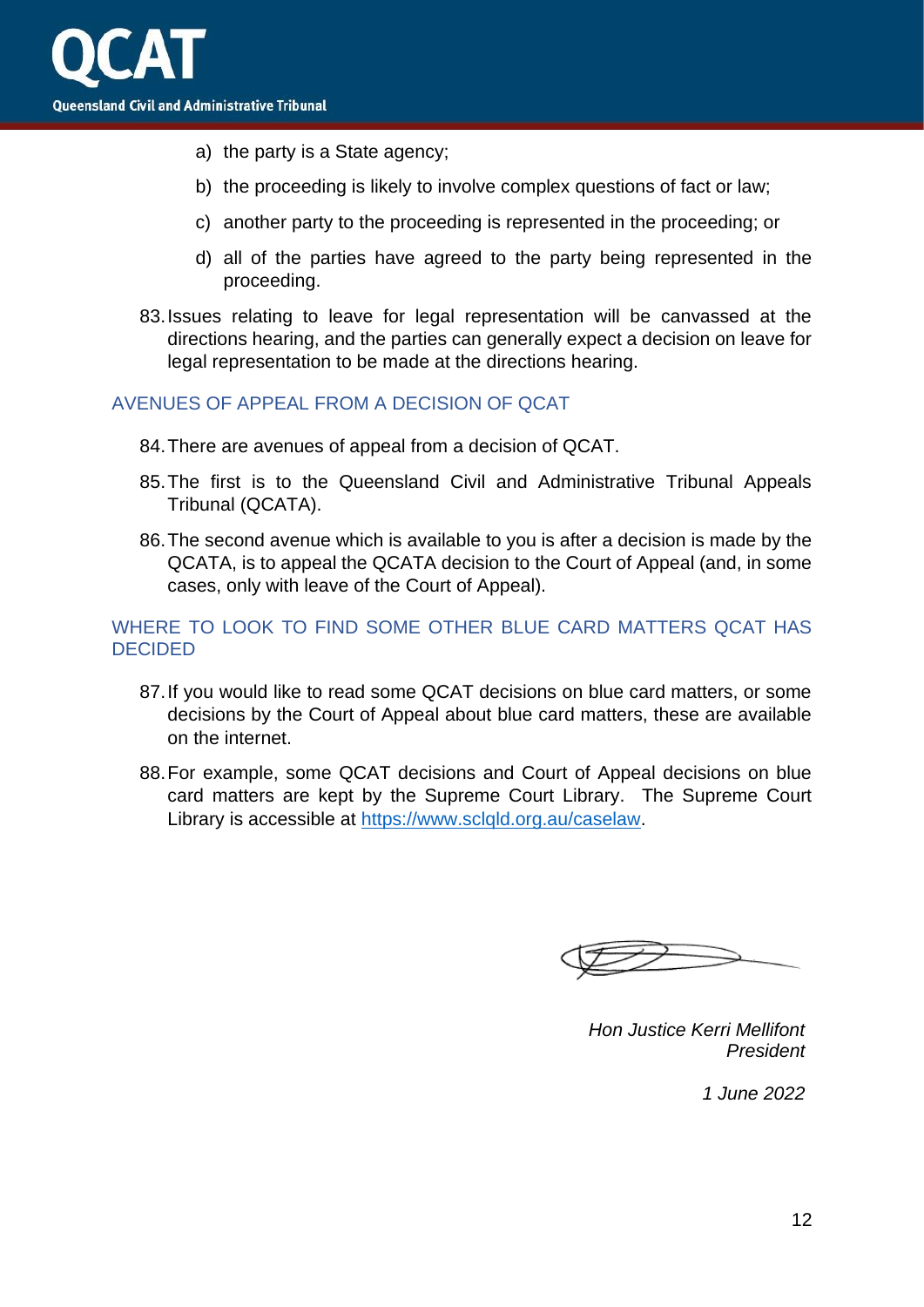

# <span id="page-12-0"></span>ANNEXURE A – TEMPLATE DRAFT DIRECTIONS FOR BLUE CARD MATTERS

# [INSERT STANDARD QCAT HEADER FOR DRAFT DIRECTIONS]

# **PARTIES ARE TO NOTE:**

You will **not** receive reminders of the steps you need to take as set out in these directions from QCAT.

You will **not** receive reminders of the date set for the next directions hearing or of the final hearing date. Your copy of these directions is your written notice of future hearings dates. Please ensure that you put the dates set for directions hearing and the final hearing in your own calendar/diary to ensure that you take part in the directions hearing and the final hearing.

**Please make sure you keep a copy of these directions.** If you have a SMART phone, you may wish to make an extra copy for yourself by taking a photograph of these directions.

#### Notices to produce

1. Any party who wishes to apply for a Notice to Produce any documents (including a notice to produce a court's reasons for its decision as referred to in section 226(2)(v) of the *Working with Children (Risk Management and Screening) Act 2000* (Qld)) must file in the Tribunal and give to the Director-General, Department of Justice and Attorney-General ("the Department"), any such application by:

#### **4:00pm on [7 days after the date of the first directions hearing].**

#### Material sought to be relied upon by parties and witnesses sought to be called by parties

- 2. The applicant must file in the Tribunal two (2) copies and give to the Department one (1) copy of all material upon which **(he/she)** intends to rely at the hearing. The material must:
	- a) contain statements of the applicant and any other witnesses, including **(list as appropriate);**
	- b) each witness statement must be signed and dated and have attached to it all relevant documents;
	- c) any attached document must be referred to and its relevance explained in the statement;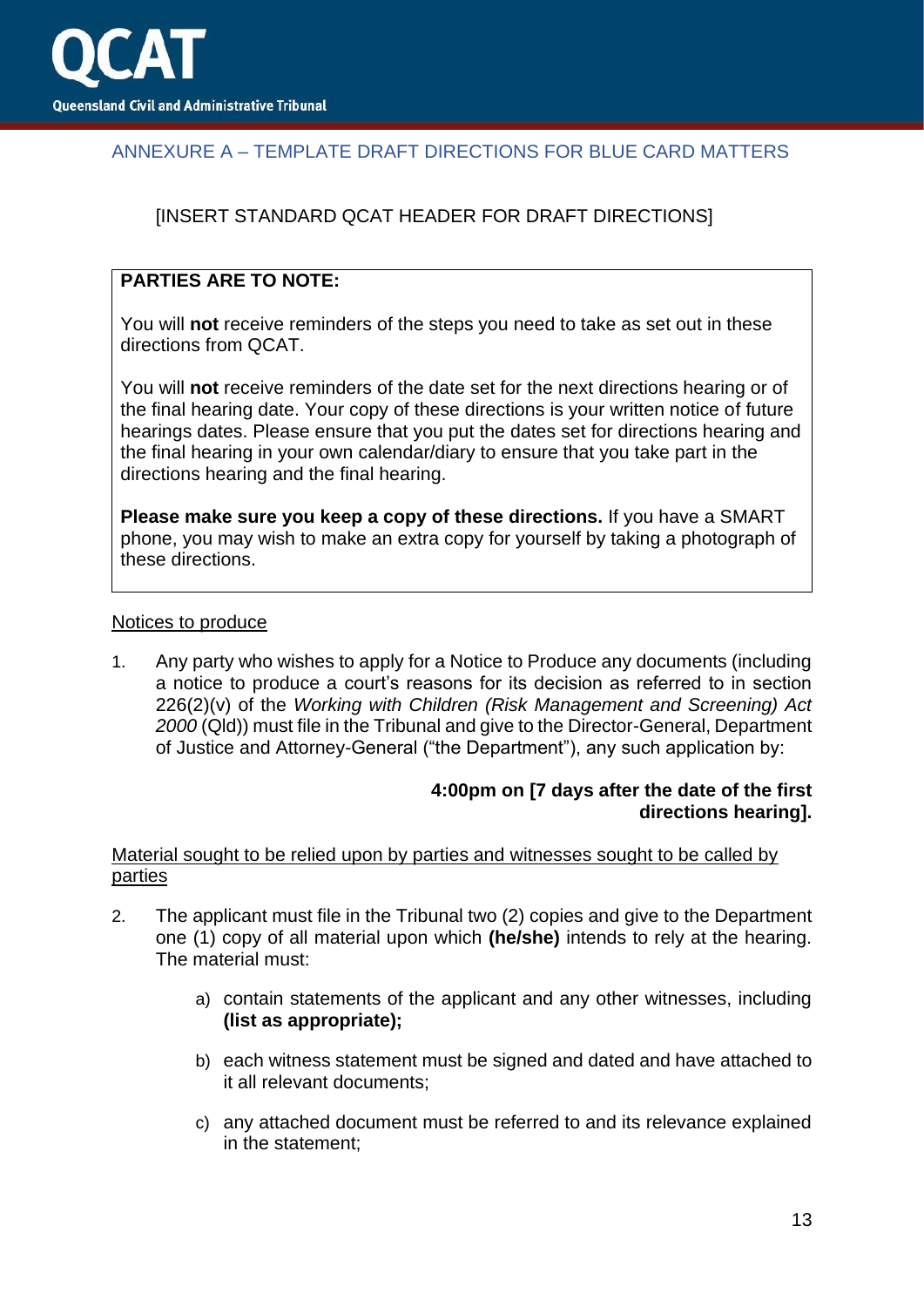

- d) each statement, including any attachments, must be sequentially page numbered; and
- e) contain any health reports, including any reports by a psychologist or psychiatrist; by:

#### **4:00pm on [the date 8 weeks after the first directions hearing].**

- 3. The Director-General, Department of Justice and Attorney-General must file two (2) copies in the Tribunal and give a copy to the applicant of:
	- a) any material the Director-General proposes to rely on at hearing which is not already included within the section 21 QCAT Act documents it filed; and
	- b) a list of the documents within the section 21 QCAT Act documents it proposes to rely upon at hearing by:

#### **4:00pm on [3 months from the date of the first directions hearing].**

4. If the applicant wishes to rely upon further material, in reply to the Department's material filed under direction 3, the applicant must file in the Tribunal two (2) copies and give to the Department one (1) copy of such additional material by:

#### **4 pm on [the date 2 weeks after the filing date of direction 3 of these directions].**

#### Written submissions

5. The respondent must file in the Tribunal and give to the applicant submissions outlining the issues upon which it still maintains the original decision or advise that it has changed its decision by:

## **4.00pm on [the date 2 weeks after the filing date of the applicant's material referred to in direction 4].**

6. If the applicant wishes to provide written submissions, the applicant must file in the Tribunal and give the Department those written submissions by:

#### **4.00 pm on [the date 2 weeks after the filing date of the Respondent's submissions referred to in direction 5].**

### Pre-final hearing directions hearing

7. The matter will be listed for a short directions hearing at QCAT, 259 Queen Street, Brisbane (via telephone). The purpose of this directions hearings is for the Tribunal to confirm with the parties: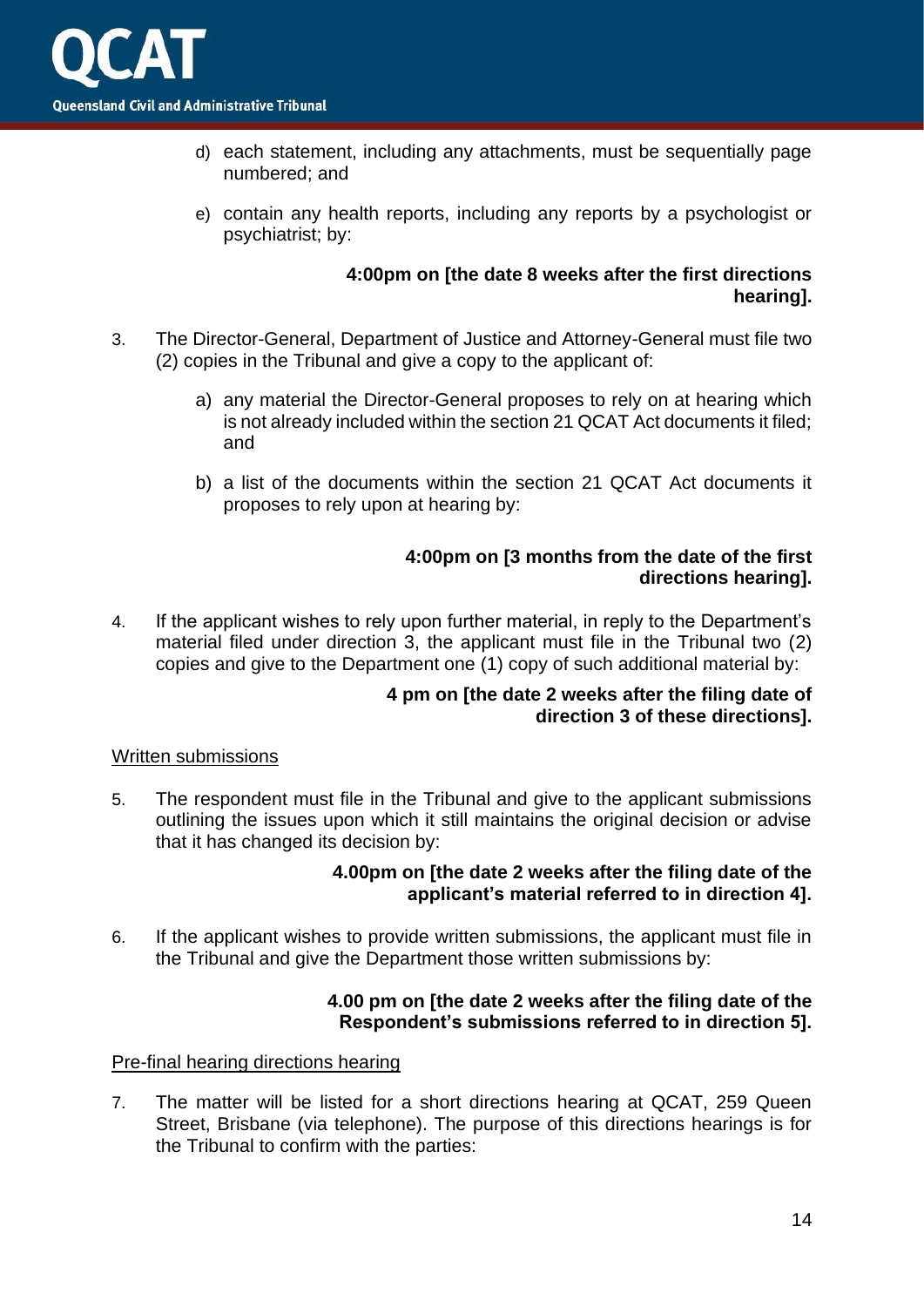- a) the material they have filed and which they intend to rely on at hearing;
- b) the precise issues to be determined at the hearing;
- c) the witnesses, if any, they require for cross-examination;
- d) the estimate of time for hearing;
- e) whether it is proposed that the witnesses will be giving evidence in person or by remote means (specifying the mode of attendance);
- f) any limitations as to the time of availability of witness; and
- g) any other issue necessary to ensure that the matter is ready to proceed to hearing as scheduled on the date in paragraph 8:

#### **[4 weeks after the date of compliance with direction 5 (ie. filing of Respondent's submissions) of these directions].**

#### Date of final hearing

8. The matter will be listed for hearing at **[xxxx** on a **xxxx]**.

#### Legal representation [where relevant]

9. The Director-General, Department of Justice and Attorney-General has leave to be legally represented; or

Both parties are granted leave to be legally represented; or Neither party is granted leave to be legally represented; or The applicant is refused leave to be legally represented; or The respondent is refused leave to be legally represented.

#### **FURTHER INFORMATION FOR THE PARTIES:**

#### **A. INFORMATION ABOUT HOW TO ATTEND THE NEXT DIRECTIONS HEARING**

The next directions hearing will be by telephone.

You will be given an "Attendance Advice".

That Advice sets out the current telephone details that QCAT have for you. That is the telephone number that QCAT will use to call you at the next directions hearing. If your telephone number is different to that shown on the Attendance Advice, then you must fill out your new telephone number on to the Attendance Advice and send it back to QCAT as early as possible, but at least 5 business days before the hearing date. Late receipt of the notice may mean that QCAT is not able to contact you on the hearing date and that the matter might proceed in your absence.